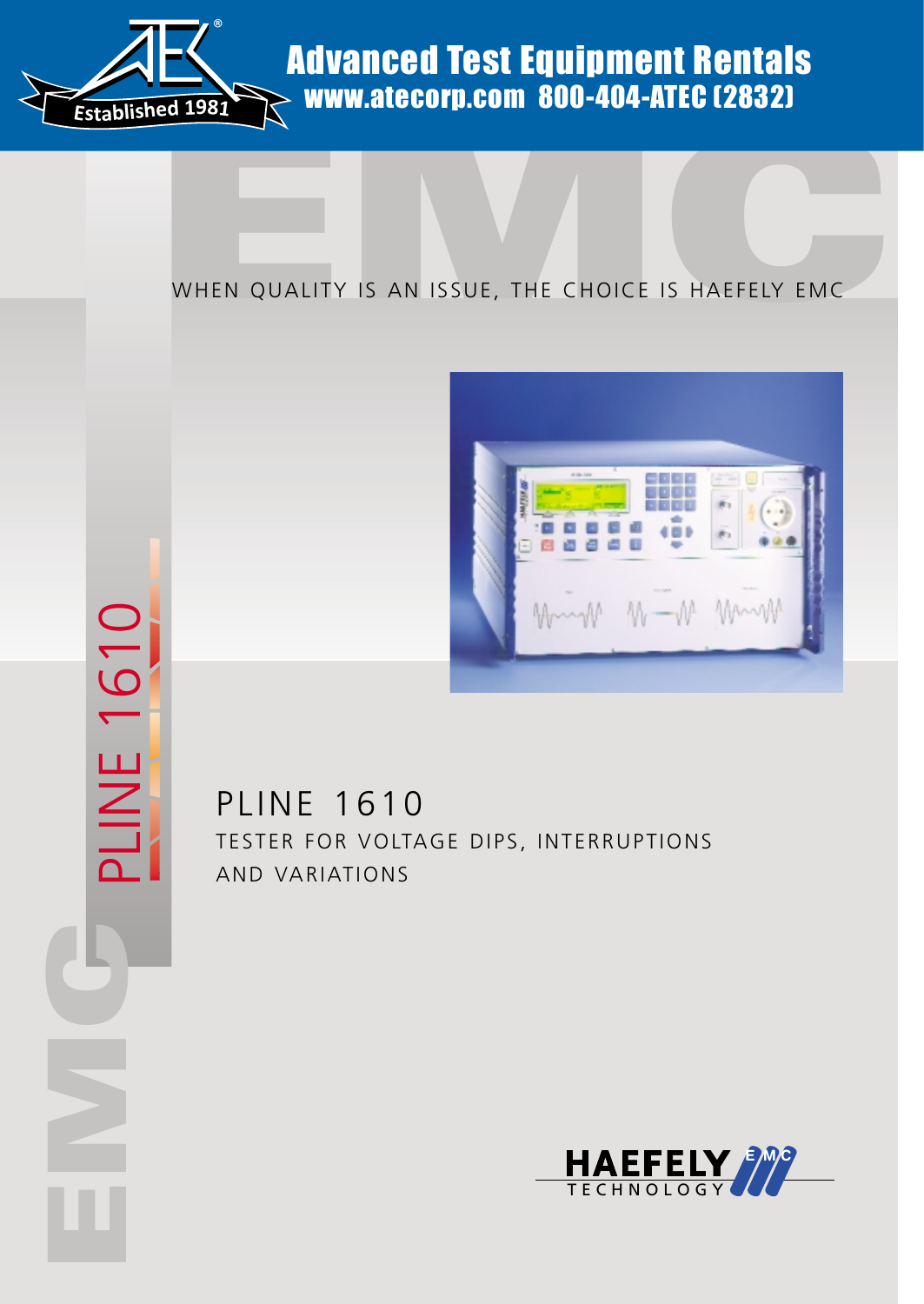# PLINE 1610 INTERRUPT TESTER



Voltage dips Interruptions Variations The solution for EMC tests  $t_0$ EN/IEC 61000-4-11 EN 61000-4-11 EN 50082-1 EN 50082-2 Expandable to cover EN/IEC 61000-4-8

PLINE 1610

NE 161

Voltage dips and short interruptions are caused by faults in the network or by sudden large load changes. Two or more consecutive dips or interruptions may occur due to changes in the load with time. Voltage variations are caused by continuously varying loads connected to the network.

#### THE PLINE 1610 OFFERS

- •totally reproducible test results
- •fully automated, time saving design
- •integration in a full EMC test system
- •a compact test system for IEC 61000-4-11 EN 61000-4-11
- •user friendly test programming
- •no additional voltage sources wiring or variacs are required.



#### COMPACT SOLUTION

PLINE 1610 contains all the features expected from a top quality generator. A reliable semiconductor switch is built-in the unit.

The semiconductor switch operates to generate programmed Dips and Interrupts with the full 500 A in-rush current capability and provide increased current (in the case of a constant power load) up to 40 A.

This totally integrated solution guarantees compliance with standard requirements in particular the interrupt rise and fall time and inrush current.

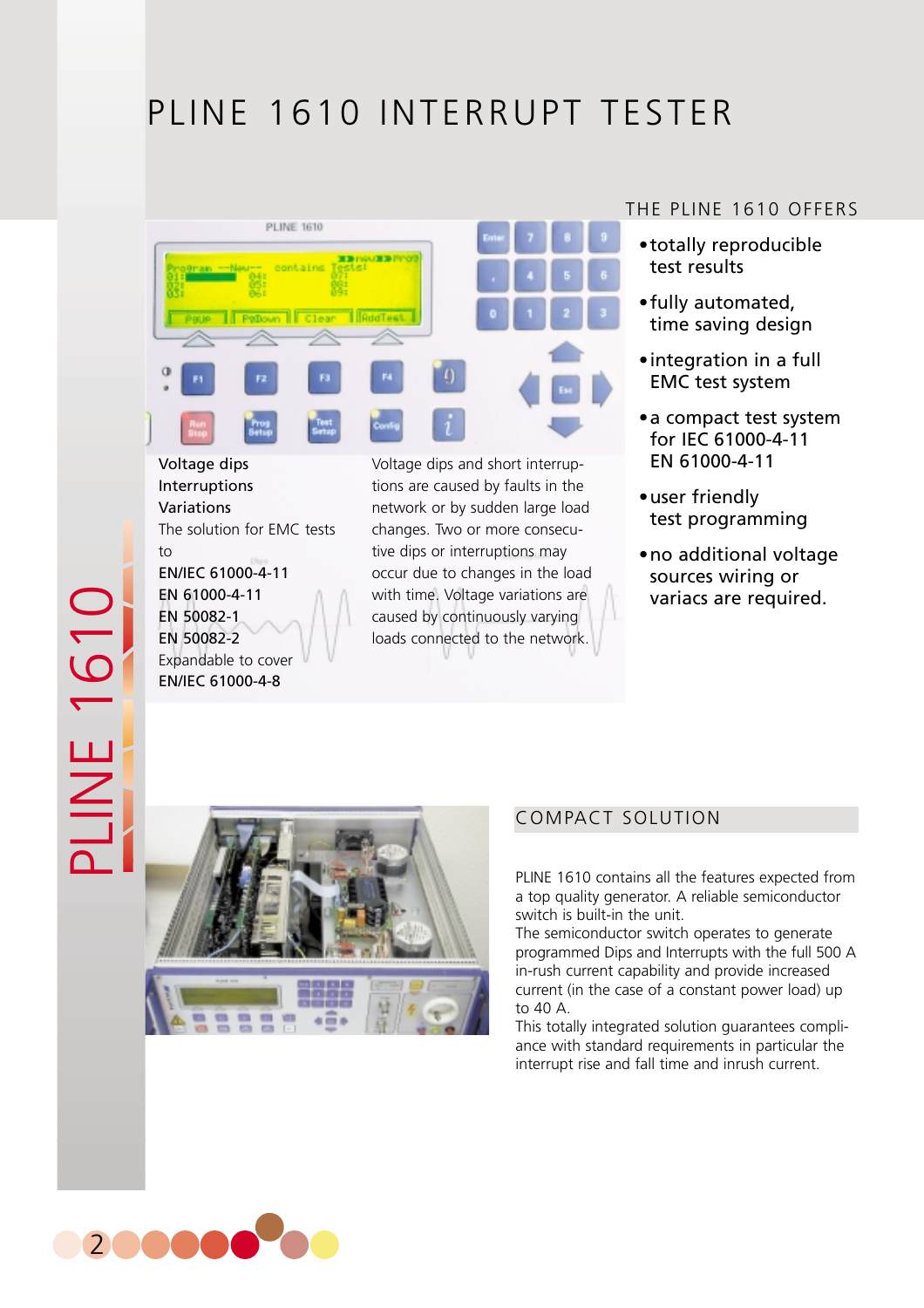

#### PC INSIDE

For ease of use, the PLINE 1610 is controlled by a built in computer, this enhances user flexibility by providing:

- Pre-defined tests for the standards
- Program and test storage
- Simplified software updates using the RS232 interface
- Time-stamped test protocols and recalibration info
- Possibility to name tests and protocol headers
- Remote control from external PC.

#### TWO VARIACS ADVANTAGES

PLINE 1610 has two integrated variable transformers (variacs).

One transformer is used to adjust the nominal voltage in the range 0 to (Vin $+10\%$ ) up to maximum 250 V. A second transformer responds to programmed inputs and adjusts the Dip voltage or slow variation voltage.

The two variacs solution enables:

• testing to lower mains voltages (115V) without having to change the supply voltage

- Ensure totally reproducible (mains quality independent) test results
- No overtesting or undertesting of the EUT
- No external voltage source and wiring is required.
- Plug & Play.

#### EFFICIENT OPERATION

Flexibility and operating efficiency are enhanced still further by:

- Test failure detection and EUT protection through user definable software limits
- Hardware input for EUT failure detection
- Current monitor to protect EUT
- A dedicated centronics printer interface
- Fully automatic testing
- Integration into our WinFEAT&R and WinPATS remote control packages together with other EMC simulators, increase the power and flexibility of his system still further.

#### PERFORMANCE SPECIFICATION

| Power unit                                        |                                    | Control unit                |                              |
|---------------------------------------------------|------------------------------------|-----------------------------|------------------------------|
| Output voltage range                              | 0 to 264 VAC                       | Memory for test sequences   | 18 program and               |
| Frequency range                                   | 48-62 Hz                           |                             | 18 test memory locations     |
| Output current                                    | up to 16 A $_{rms}$ (40 A for 5 s) | EUT current limit parameter | 0 to 16 A                    |
| Inrush current                                    | >500 A at 230 V                    | software controlled         |                              |
| in acc. EN/IEC61000-4-11                          | >250 A at 115 V                    | Linear transitions/ramps    | voltage, phase, interruption |
| I <sub>rms</sub> and U <sub>rms</sub> measurement | 3%                                 |                             | and repetition time          |
| Dips/Interruption amplitude                       | 0 to 80%                           | <b>BNC-monitor output</b>   | voltage 40:1 and             |
| Synchronisation                                   | asynchronous                       |                             | current 4 A/V                |
|                                                   | synchronous 0 to 360°              | <b>Trigger</b>              | manual or automatic          |
|                                                   | resolution 1°                      | Remote control interface    | serial (RS232) as standard   |
| Dips/Interruption duration                        | 30 $\mu$ s to 70 min.              | Optional interfaces         | IEEE 488 (GPIB)              |
| Dips/Interruption                                 | 3 ms to 11 hours                   | Printer interfaces          | centronics                   |
| repetition rate                                   |                                    | Weight                      | 49 kg                        |
| Test time                                         | 1 s to 100 hours                   | <b>Dimensions</b>           | W 450mm, H 278mm,            |
| Voltage variation amplitude                       | 0 to 115%                          |                             | D 500mm                      |
| Voltage variation time                            | 2 s to 10 hours                    |                             |                              |